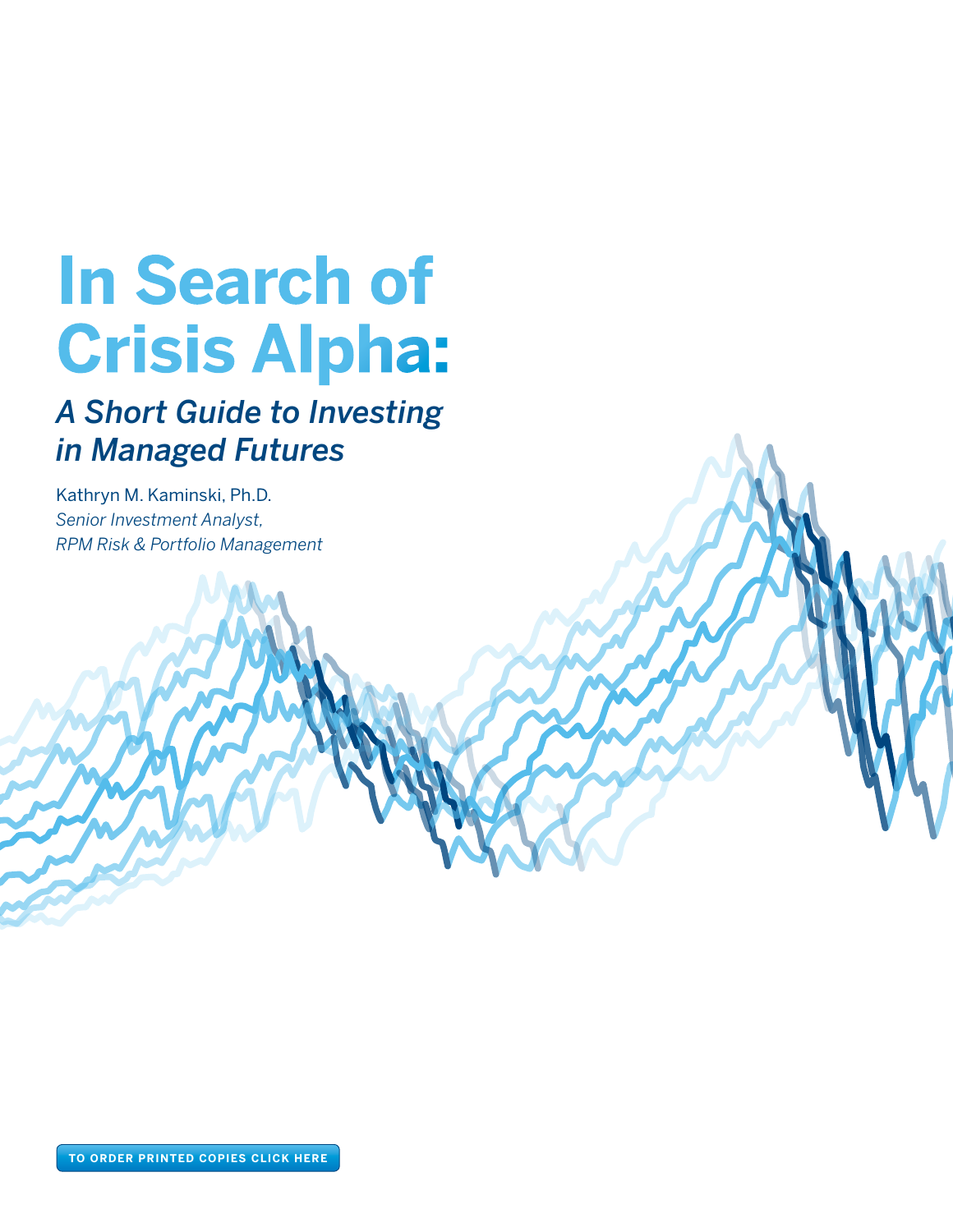# **Introduction**

Most investment strategies are susceptible to suffering devastating losses during equity market crisis. Given this, for almost any investor, the key to finding true diversification is in finding an investment which is able to deliver performance during these turbulent periods. The recent losses of the credit crisis have also reinforced to investors the importance of understanding why a particular investment strategy makes sense. For any new or current investor in Managed Futures, it is well known that these strategies tend to perform well when equity markets take losses making them an excellent candidate for diversifying a portfolio. By taking a closer look into what really happens during equity market crisis events (often called tail risk events), this investment primer will take a new approach to explaining Managed Futures and explain why they can deliver "crisis alpha" opportunities for their investors. Crisis alpha opportunities are profits which are gained by exploiting the persistent trends that occur across markets during times of crisis. By gaining an understanding of why Managed Futures can deliver crisis alpha, the commonly cited benefits and characteristics which describe the strategy can be explained in simpler terms helping investors to more effectively use the investment strategy as part of a larger investment portfolio.

## **What are Managed Futures?**

Managed Futures, commonly associated with Commodity Trading Advisors (CTAs), is a subclass of alternative investment strategies which take positions and trade primarily in futures markets. Using futures contracts and sometimes options on futures contracts, they follow directional strategies in a wide range of asset classes including fixed income, currencies, equity indices, soft commodities, energy and metals. Although there are many types of Managed Futures strategies, the most common type is systematic trend following. Systematic trend following strategies employ technical methods to identify and profit from price trends in financial markets. This approach can vary in the level of discretion in the trading decisions, time horizon and risk management approaches.

| Managed Futures invest in futures markets via<br>professional money managers (CTAs) |                                                                                                                                                                     |  |
|-------------------------------------------------------------------------------------|---------------------------------------------------------------------------------------------------------------------------------------------------------------------|--|
| <b>Directional</b>                                                                  | Systematically exploit directional moves in futures<br>markets prices - upwards or downwards                                                                        |  |
| <b>Globally diversified</b>                                                         | Trade both long and short contracts in FX, interest<br>rates, stock indices, energy, metals and soft<br>commodities in regulated and interbank markets<br>worldwide |  |
| Regulated                                                                           | Typically authorized and regulated by financial<br>supervisory authorities such as the Commodity<br>Futures Trading Commission (CFTC) in the U.S.                   |  |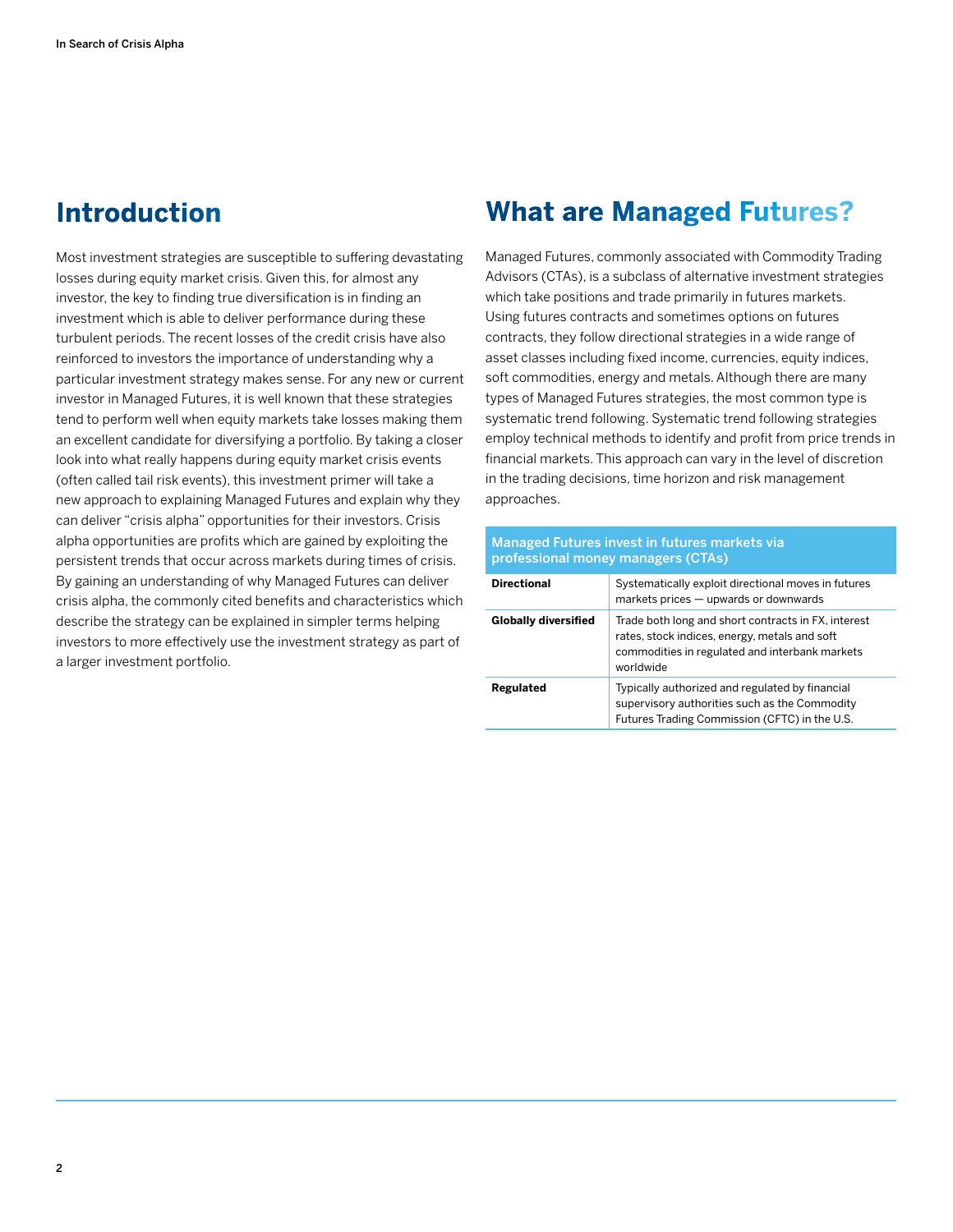## **What Characteristics of Futures Markets Differentiate Them from Traditional Markets?**

Futures contracts are standardized, transferable exchange traded contracts which allow an investor to take a directional (long or short) position in a wide range of underlying assets including currencies, fixed income, equity indices, commodities, energy, etc. The current futures price is the price today for delivery of the underlying asset at a pre-specified date in the future. Although delivery is possible in most futures contracts, it is quite rare (only roughly 1 percent of the contracts are actually delivered). In order to take a position in a futures contract, all investors must post collateral for the positions in the form of margin and maintain their margin account with a clearinghouse broker. The clearinghouse works as the counterparty for all investors and on a daily basis marks all contracts to market, settling up the losses and gains between pools of investors using the collateral which each investor has in their margin account. Due to the daily marking-to-market, the margin required usually runs around 5 – 15 percent for both long and short positions, whereas collateral requirements for positions in traditional markets are significantly higher and asymmetrically higher for short positions (for example: Regulation T in the United States requires 150 percent margin for short equity positions as opposed to roughly 50 percent margin for l ong equity positions).

Since futures contracts depend on the underlying asset's value at a future date in time, futures prices are highly correlated with their corresponding underlying assets. This correlation makes them excellent vehicles for taking directional positions in various asset classes and hedging. The clearinghouse mechanisms of futures markets, daily pooling and redistribution of funds, lower collateral constraints, and transparency and standardization of contracts create a market which is extremely liquid and relatively void of both the counterparty risk and asymmetries between long and short positions common in traditional markets.

## **When Should Futures-Only Strategies Have a Competitive Edge?**

In order for an investment strategy to be profitable, there must be an underlying fundamental reason for the existence of a profit opportunity which the strategy can exploit. Given that Managed Futures trade exclusively in the most liquid, efficient and credit protected markets, their profitability must rely on those characteristics in order to obtain a competitive edge. Managed Futures will not profit from credit exposures or illiquidity which are commonly cited risks and opportunities for most Hedge Fund strategies. In fact, since Managed Futures strategies rely on the most efficient type of trading vehicles, they must profit from persistent trends in markets which, given that markets are efficient, should not, under ordinary circumstances, exist. The next logical step is to examine unordinary circumstances where it may be feasible for market efficiency to break down and persistent trends to occur even in the most efficient of markets. Given that the vast majority of investors are systematically long biased to equity markets and that we may be susceptible to behavioral biases especially, or perhaps only, when we lose money, it is clear that equity market crisis is the market scenario where predictable behavior and, as a consequence, persistent trends will be the most likely. By examining what happens during equity market crisis, Managed Futures, based purely on the design of the strategy, will enable it to deliver crisis alpha.

## **Characteristics of Futures Markets** Transparent **Standardized contracts** Minimal counterparty/credit risk Daily marking-to-market,

|               | pooling of investment profits<br>and losses for redistribution<br>via clearing house brokers                                                                                     |
|---------------|----------------------------------------------------------------------------------------------------------------------------------------------------------------------------------|
| Highly liquid | Ease of access and use, low<br>requirements for collateral, lack<br>of asymmetry between long and<br>short positions, standardization of<br>contracts, reduced counterparty risk |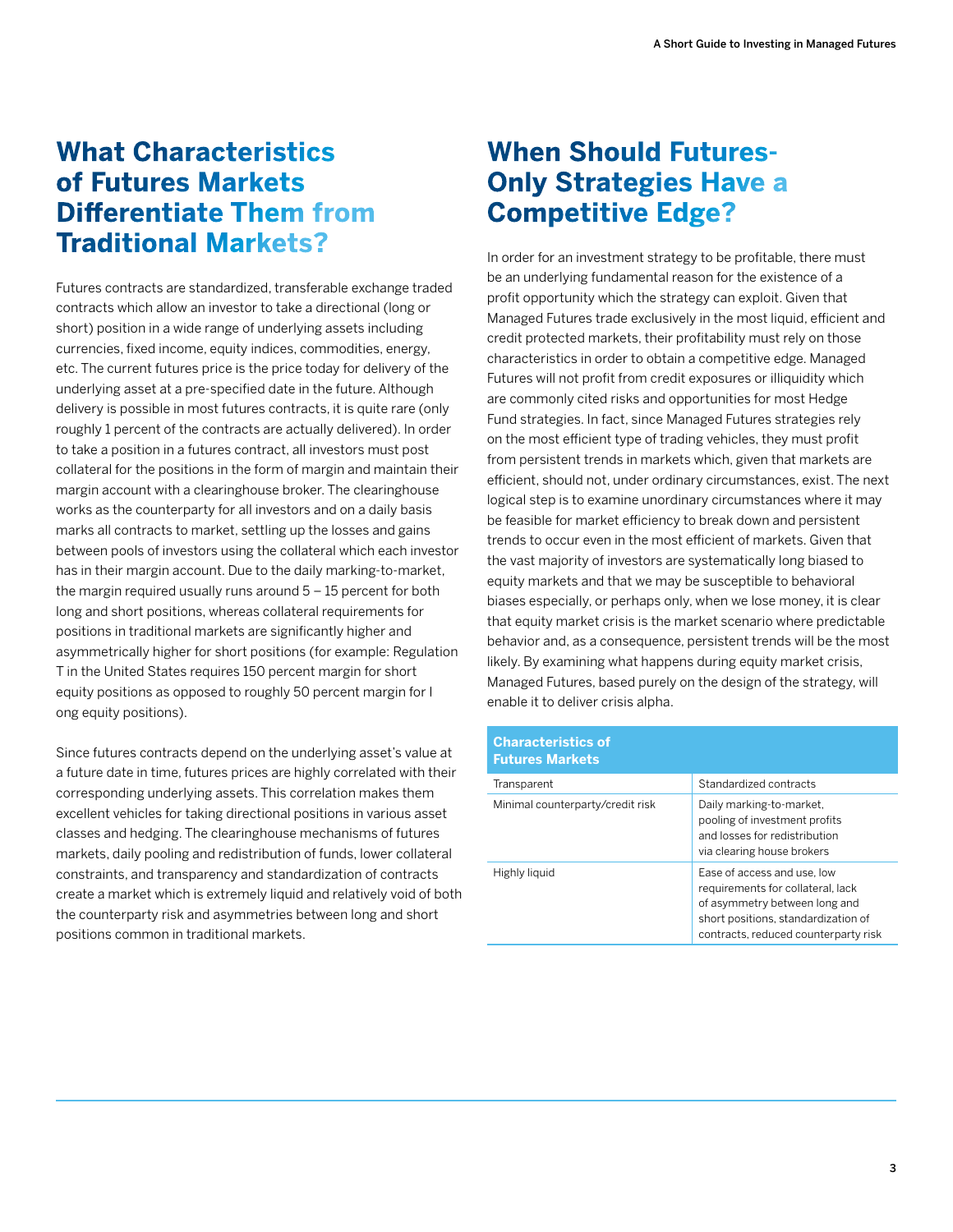## **What Happens during Equity Market Crisis?1**

Times of market crisis, for both behavioral and institutional reasons, represent times when market participants become synchronized in their actions creating trends in markets. It is only the select (few) most adaptable market players who are able to take advantage of these "crisis alpha" opportunities.<sup>2</sup>

When equity markets go down, the vast majority of investors are long biased to equity, including Hedge Funds, and they realize losses. Losses represent periods when investors are more likely to be governed by behavioral bias and emotional based decision making. When this is coupled with the widespread use of institutionalized drawdown, leverage and risk limits which are all triggered by losses, increased volatility and increased correlation, given an investment community which is fundamentally long biased, equity losses will force or drive large groups of investors into action. When large groups of investors are forced into action, liquidity disappears, credit issues come to the forefront, fundamental valuation becomes less relevant, and persistent trends occur across all markets while investors fervently attempt to change their positions desperately seeking liquidity.



## **Why Can Managed Futures Deliver Crisis Alpha?**

Managed Futures trade in a wide range of asset classes primarily in futures, they do not exhibit a long bias to equity, and they generally follow systematic trading strategies. Futures markets are extremely liquid and credit solvent and they remain more liquid and credit solvent than other markets during times of crisis. Although Managed Futures are also subject to institutionalized drawdown, risk and loss limits, trading primarily in futures guarantees they will be less affected by the reduced liquidity and credit solvency issues that accompany market crisis events. Given their lack of long bias to equities and systematic trading style, Managed Futures will also be less susceptible to the behavioral effects which also accompany market crisis. Putting all of this together, Managed Futures strategies are adaptable, liquid, systematic and void of long equity bias making them less susceptible to the trap which almost all investors fall into during an equity crisis. Following the onset of a market crisis, a Managed Futures strategy will be one of the select (few) strategies which are able to adapt to take advantage of the persistent trends across the wide range of asset classes they trade in delivering crisis alpha to their investors. It is important to also note that Managed Futures are not timing the onset of an equity markets crisis, they are profiting from a wide range of opportunities across asset classes following the onset of a market crisis (this includes currencies, bonds, short rates, soft commodities, energies, metals and equity indices and it is explained further in the section Crisis Alpha and Portfolio Management). The characteristics of Managed Futures and their implications during equity market crisis are summarized below.

| <b>Characteristics of</b>           | <b>Implications during</b>                 |
|-------------------------------------|--------------------------------------------|
| <b>Managed Futures</b>              | <b>Equity Market Crisis</b>                |
| Highly liquid, adaptable strategies | Less susceptible to the illiquidity        |
| based exclusively in futures        | and credit traps that most investors       |
| with minimal credit exposure        | experience during equity market crisis     |
| Dominated by systematic             | Less susceptible to behavioral biases      |
| trading strategies                  | and emotional based decision making        |
| No long equity bias                 | triggered by experiencing losses           |
| Active across a wide range          | Poised to profit from trends across a wide |
| of asset classes in futures         | range of asset classes                     |

<sup>1</sup> This explanation is derived using a theoretical framework proposed by Andrew Lo (2004, 2005 and 2006) entitled the Adaptive Markets Hypothesis (AMH). This framework explains how markets evolve and how market players succeed or fail based on the principles of evolutionary biology. For a more in depth understanding of this theory, please consult Lo (2004, 2005 and 2006). Further analysis of Managed Futures in the context of the AMH is also presented in Kaminski and Lo (2011).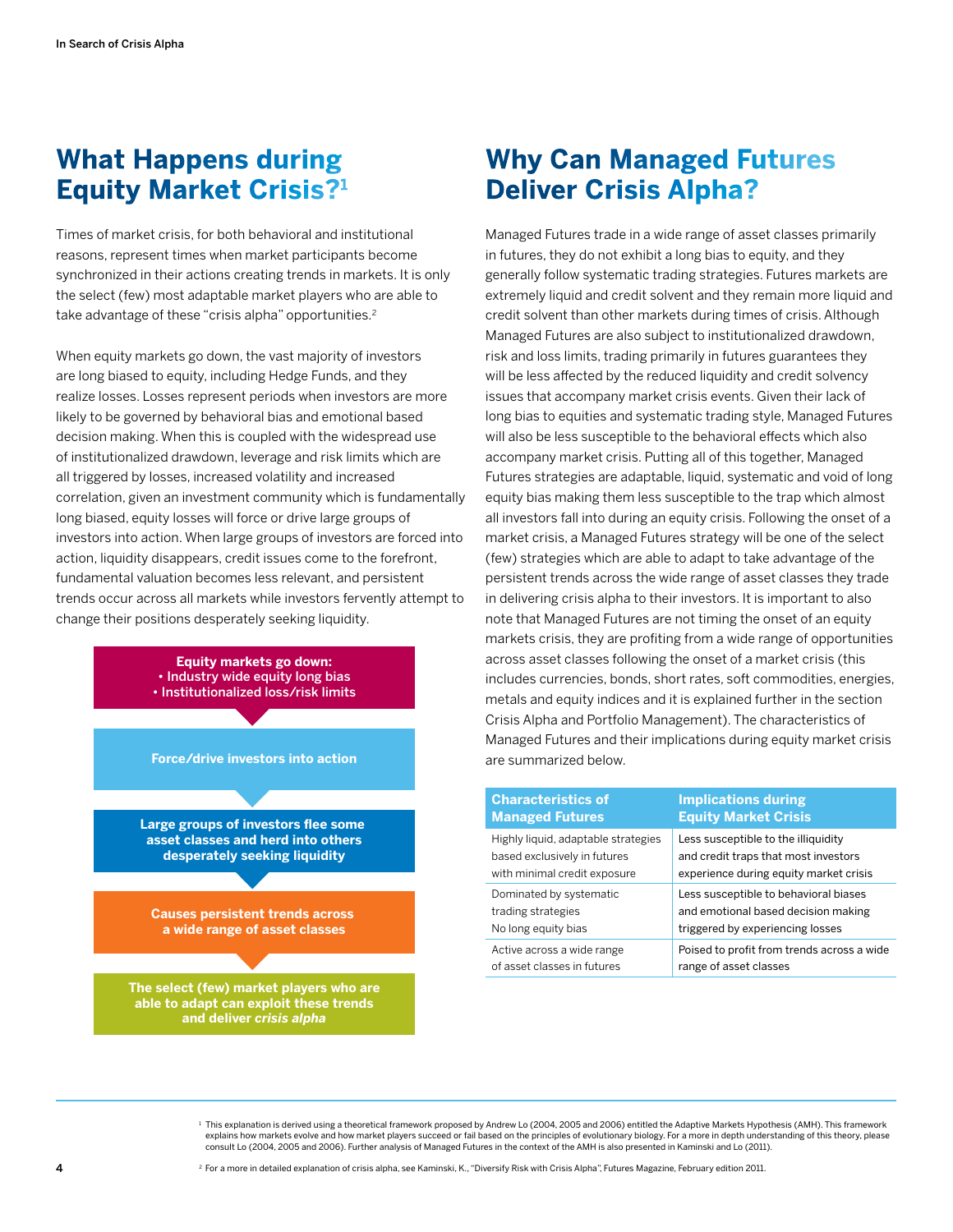## **Decomposing Managed Futures Performance by Crisis Alpha**

If Managed Futures strategies deliver crisis alpha, their performance can be divided into three parts: crisis alpha, a risk premium, and the risk free rate. The following figure highlights the largest crisis periods in equity markets from 1994 to 2010 (see Equity Crisis Periods). By comparing the performance of a Managed Futures strategy with a Managed Futures strategy where the performance during crisis events is replaced by an investment in Treasury bills, Managed Futures performance can be divided into those three pieces. In the following figure (see Crisis Alpha Barclay CTA Index), the performance of the Barclay CTA Index is decomposed into crisis alpha, a risk premium, and the 3-month Treasury Bill return from 1994-2010. Over the entire sample period, equity crisis periods make up roughly 15% of the investment horizon but they are responsible for roughly a third of Managed Futures return. When the NewEdge CTA Index is added for comparison during the last ten years, equity crisis periods make up roughly 40 to 50% of the return of Managed Futures for the NewEdge CTA Index, Barclay CTA Indices, Barclay Systematic Traders Index, and a Naïve Trend Following Replication Strategy<sup>3</sup> (see Crisis Alpha 2000-2010).

A closer look at the performance of commonly used Managed Futures indices shows that outside of these crisis periods their performance is roughly the same as the rate of return on short-term debt (see Crisis Alpha 2000-2010). Given that capital in margin accounts can earn interest over time, the broader Managed Futures indices do not exhibit extra skill in delivering alpha above the risk free rate outside crisis periods.

#### Equity Crisis Periods (1994–2010)



CRISIS ALPHA BARCLAY CTA INDEX (1994–2010)



#### CRISIS ALPHA (2000–2010)



<sup>3</sup> The Naïve Trend Following Replication Strategy is based on 76 different futures contract prices from 1994-2010. The strategy does not represent an investable strategy or a specific track record which has been invested in; it simply allows for a closer look into strategy decomposition of profit opportunities for systematic trend followers over time (see Crisis Alpha and Portfolio Management).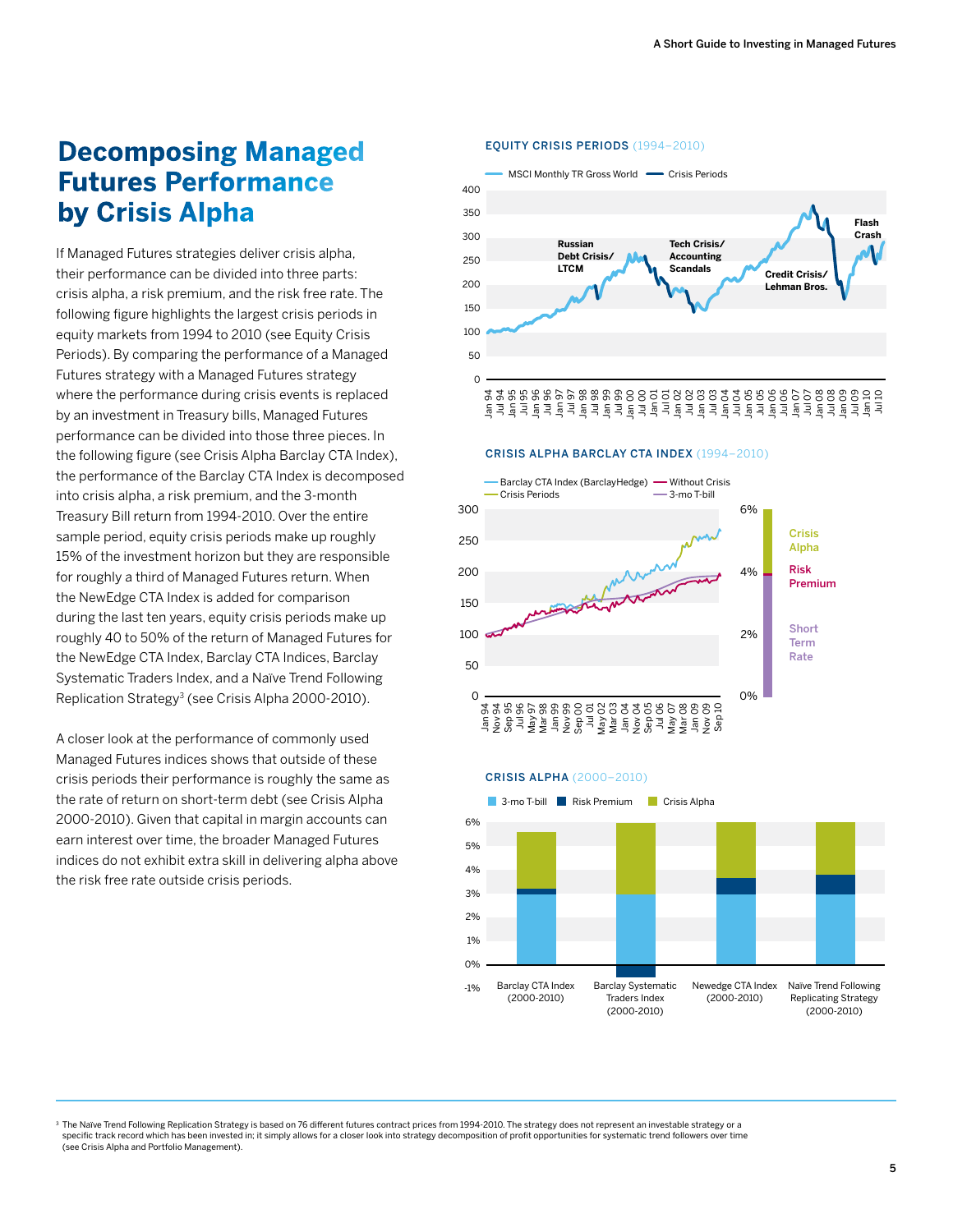## **Crisis Alpha and Portfolio Management**

By understanding why Managed Futures delivers crisis alpha, the commonly cited benefits and characteristics which describe the strategy can be explained in simple terms.

#### Similar to Long Volatility

It has been widely documented that volatility tends to be high during equity market crisis. Thus, strategies like Managed Futures which deliver crisis alpha will be highly correlated with a long position in volatility. In addition, Managed Futures strategies are also dominated by systematic trend following. These strategies profit during larger moves in markets. Larger moves in markets cause volatility to be high. On the other hand, when volatility is high and there is no market direction and, thus, no crisis alpha or trends, Managed Futures will not perform well whereas classic long volatility strategies might. The following diagram demonstrates three scenarios for high or rising volatility and what can be expected for Managed Futures strategies.





## Conditional Correlation with Equity Markets Similar to an Equity Straddle

Since Managed Futures strategies tend to be trend following and deliver crisis alpha, they will make substantial returns when equity markets are down significantly. When equity markets trend strongly upwards, there will be upward trends which Managed Futures strategies can also participate in. This explains why Managed Futures can look similar to an equity straddle without the upfront costs required for investing in options. If the performance of Managed Futures is conditioned on the performance of equity returns, this conditional relationship gives payoffs which on average are similar, but not equal, to that of an equity straddle (see Conditional Performance with Equity below).

#### **CONDITIONAL PERFORMANCE WITH EQUITY** (NEWEDGE CTA INDEX ANNUALIZED RETURNS 2000-2010)



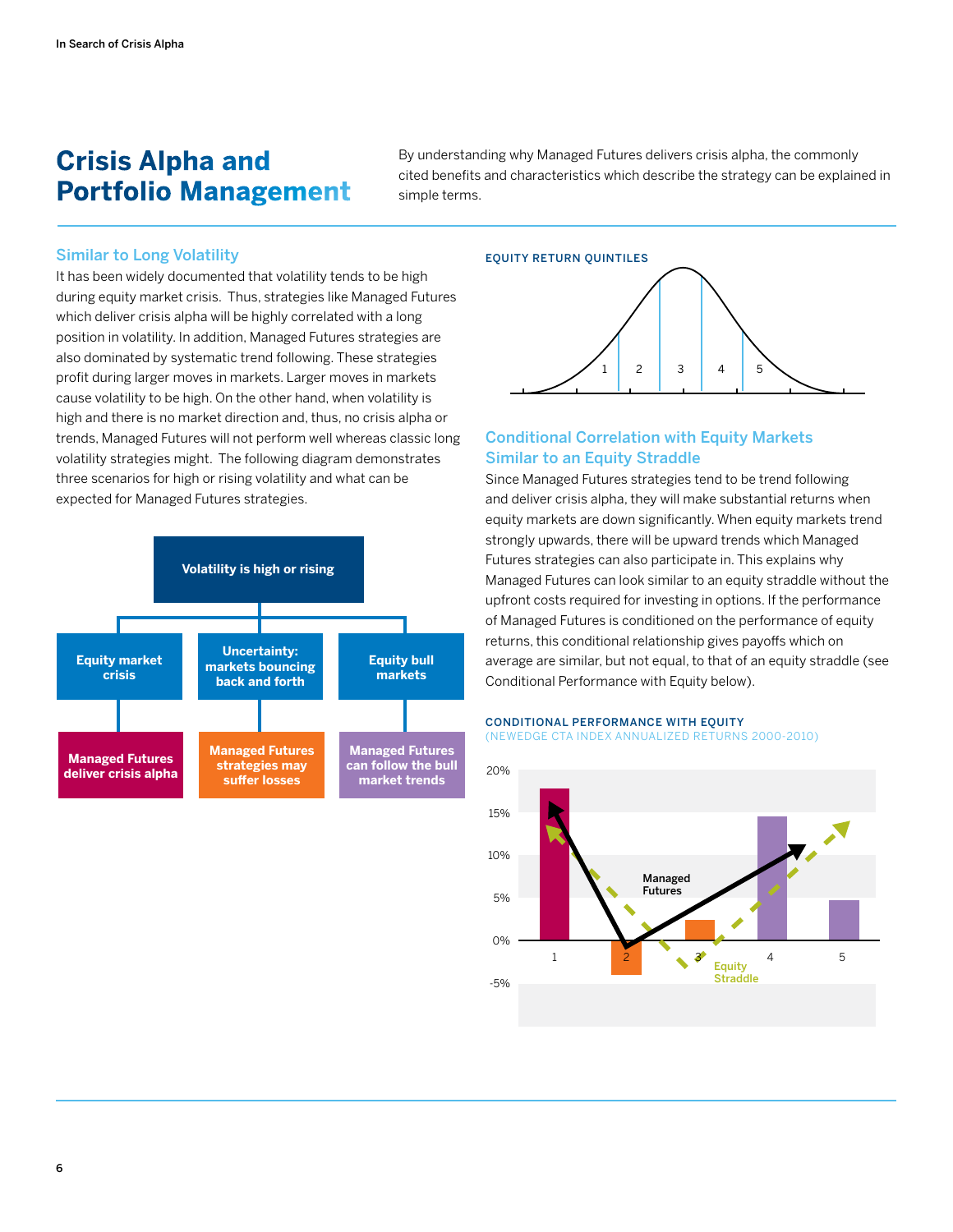#### Lower than Average Sharpe Ratios than Most Hedge Funds during Equity Bull Markets

During bull markets, many Hedge Fund strategies realize high Sharpe ratios. Research in Hedge Funds has pointed out that these strategies can contain hidden risks often related to liquidity and credit exposures. If Managed Futures deliver crisis alpha, their performance during bull markets may lag other Hedge Fund strategies given that they only trade in markets void of these risks. This explains why using Sharpe ratios during bull markets will underestimate the longer term value of Managed Futures in comparison with other alternative investment strategies.

## Bulls vs. Bears: Reasonable Performance during Bull Markets

When equity markets are not in crisis, markets are highly competitive and efficient, especially futures markets. Alpha opportunities outside crisis periods should be less frequent and more difficult to find. Since Managed Futures strategies should earn interest on their margin accounts, the short-term treasury rate is a good benchmark for their performance. Certain skilled managers may also be able to take advantage of short-term dislocations in futures markets and trend followers may be able to ride the upward trends of strong bull markets. Given that almost all corporate hedging is done through futures markets, Managed Futures strategies may also gain a small premium for providing for hedging demand. Other sources of profits for Managed Futures strategies also include inflation premiums for holding long positions in commodities. A closer analysis of CTA indices and crisis alpha (see Crisis Alpha and CTA Indices) demonstrates that the indices do not perform above the treasury rate outside of crisis periods. This demonstrates how the average CTA strategy can deliver crisis alpha during equity crisis periods and performance similar to the Treasury bill rate outside of these periods.

#### Manager Skill in Managed Futures Can Come from Two Sources

Within the class of Managed Futures strategies, some strategies are more adaptable during crisis scenarios allowing them to provide more crisis alpha. The other source of manager skill is an ability to find opportunities outside of crisis events. As explained in the previous section, these opportunities should be harder to find and strategies or managers which have a particular skill at finding these opportunities may be able to provide a risk premium above the short-term treasury rate.

#### Market Timing: Managed Futures Strategies Do Not Predict or Time Equity Crisis Events, They React Positively in Response to Them

Predicting the exact onset of a market crisis can be next to impossible. Market timing ability for such rare events is highly unlikely. Yet, after seeing the exemplary performance of Managed Futures during the credit crisis, a popular misconception has been that Managed Futures strategies predicted and profited from equity market crisis using short positions in equity indices. During some of the past crisis periods Managed Futures strategies did profit from short equity positions, but in general, gains in equity indices make up only a portion of the total crisis alpha. Managed Futures strategies react to market crisis and position themselves across a wide spectrum of asset classes in highly liquid futures contracts to profit from trends which occur across all asset classes during these periods (see Crisis Performance by Sector). By decomposing crisis performance by sector, it becomes clear that Managed Futures is not market timing equity crisis events but responding positively to the widespread price dislocations and trading opportunities which follow them.<sup>4</sup>

#### CRISIS PERFORMANCE BY SECTOR (NAÏVE TREND FOLLOWING REPLICATION STRATEGY)



#### An Excellent Tool for Hedging Tail Risk and Providing Portfolio Diversification

If Managed Futures deliver crisis alpha, it will be an excellent vehicle for hedging and providing diversification during tail risk events, a time when almost all investments tend to suffer losses.

<sup>4</sup> A naïve replicating strategy for systematic trend following can allow us to understand which trends could have been exploitable during crisis periods. From our experience at RPM, the sector performance of actual funds is similar to these replicating strategies with the exception that equity profits tend to be slightly lower than those posted by replicating strategies and profits in other sectors such as commodities and energy tend to be higher.